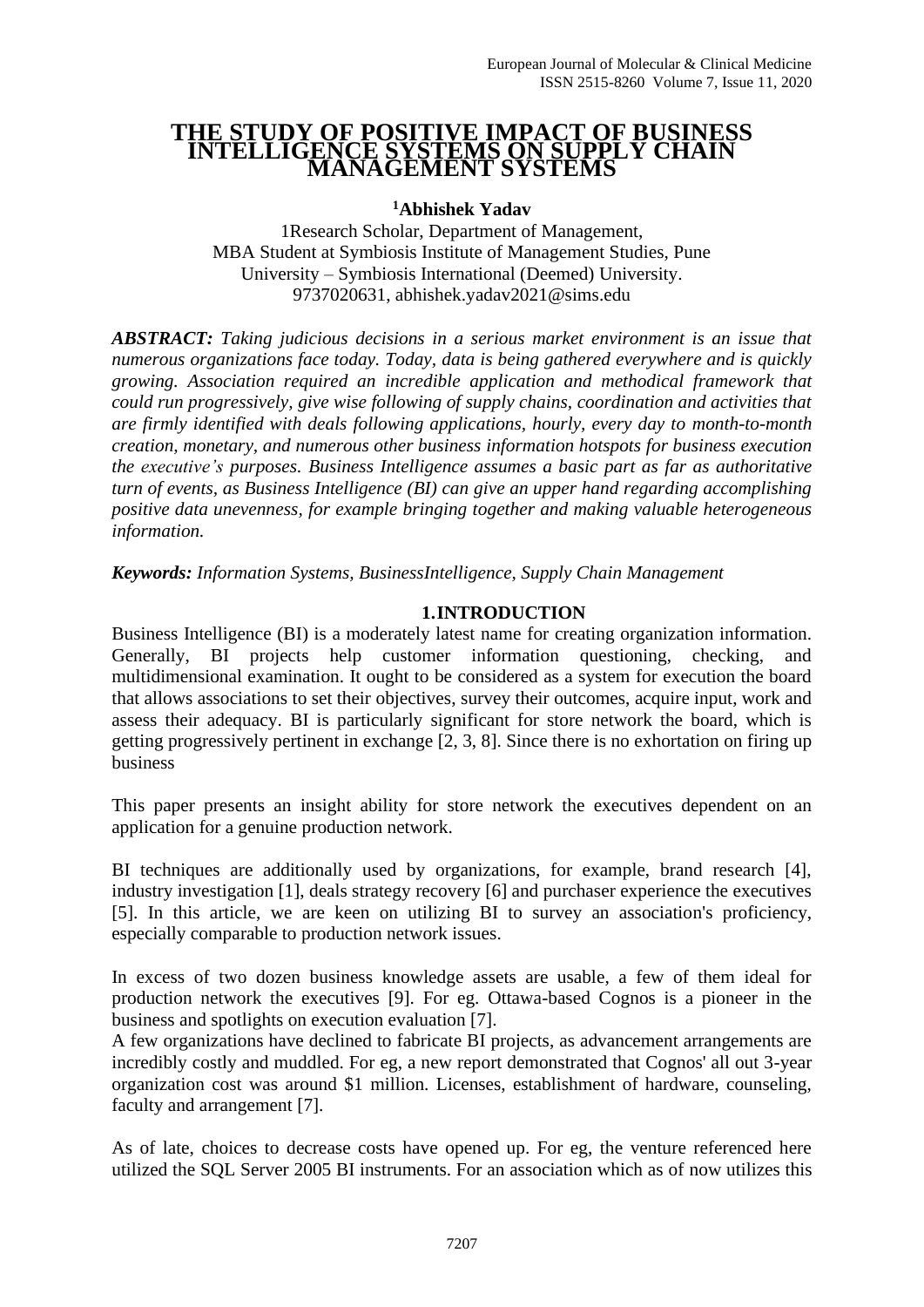program, the utilization of BI highlights costs nearly nothing and no different BI programming pack is required.

Since items like SQL Server 2005 can be dispersed in the direction of understudies at extremely dwarfish costs, college educators may propose joining BI in an educational program in PC data frameworks. The model showed here uncovers that it isn't too hard to even think about setting up a BI program that delineates the key standards which can furnish an association with genuine worth.

## **2. CONCEPTUAL FRAMEWORK**

We required an example system for this venture whose information base could be utilized to consolidate BI. We have picked Balanced Flow, LLC programming which deals with a production network. This program is made by an independent company zeroed in on thoughts worked in Clemson University DoD-financed programs. A stockpile organization of apparel for US military powers including providers, conveyance focuses and wholesalers is one of its employments. Momentarily, we find just one of the partaking partnerships' market knowledge needs—a provider.

The Optimized Flow program encourages everyday production network activities. Each partaking association decides the right objective date for its item conveyance days. Calculates, for example, trust the standpoint and the vulnerability in lead times for merchants influence this evaluation. The product determines what should be possible (for makers) or mentioned (for wholesalers and retailers) to keep up the delivery days indicated? There are applications for trading information between organizations in the production network that help keep up inventories in the inventory network solid. For instance, the calculation keeps away from huge varieties in conveyance periods between different shapes and estimations in light of the fact that the inventory network oversees dress.

The general inquiry of market knowledge for a solitary association like a provider is "How acceptable would we be able to do it? "The program Controlled Flow doesn't have an adequate reaction. It records the present status each time, yet it doesn't expect examples to be estimated or assessed over the long haul. There is likewise no sensible method to gauge productivity or decide whether program boundaries, for example, the objective conveyance days should be changed.

#### **3. DISTINCTIVE PERFORMANCE INDICATORS**

We required an example structure for this undertaking whose data set could be utilized to consolidate BI. We have picked Balanced Flow, LLC programming which deals with an inventory network. This program is made by an independent venture zeroed in on thoughts worked in Clemson University DoD-supported projects. An inventory organization of garments for US military powers including providers, conveyance focuses and merchants is one of its employments. Momentarily, we find just one of the taking an interest companies' market knowledge needsa provider.

The Optimized Flow program encourages everyday inventory network activities. Each partaking association decides the right objective date for its item conveyance days. Calculates, for example, trust the standpoint and the vulnerability in lead times for merchants influence this evaluation. The product determines what should be possible (for makers) or mentioned (for merchants and retailers) to keep up the delivery days indicated? There are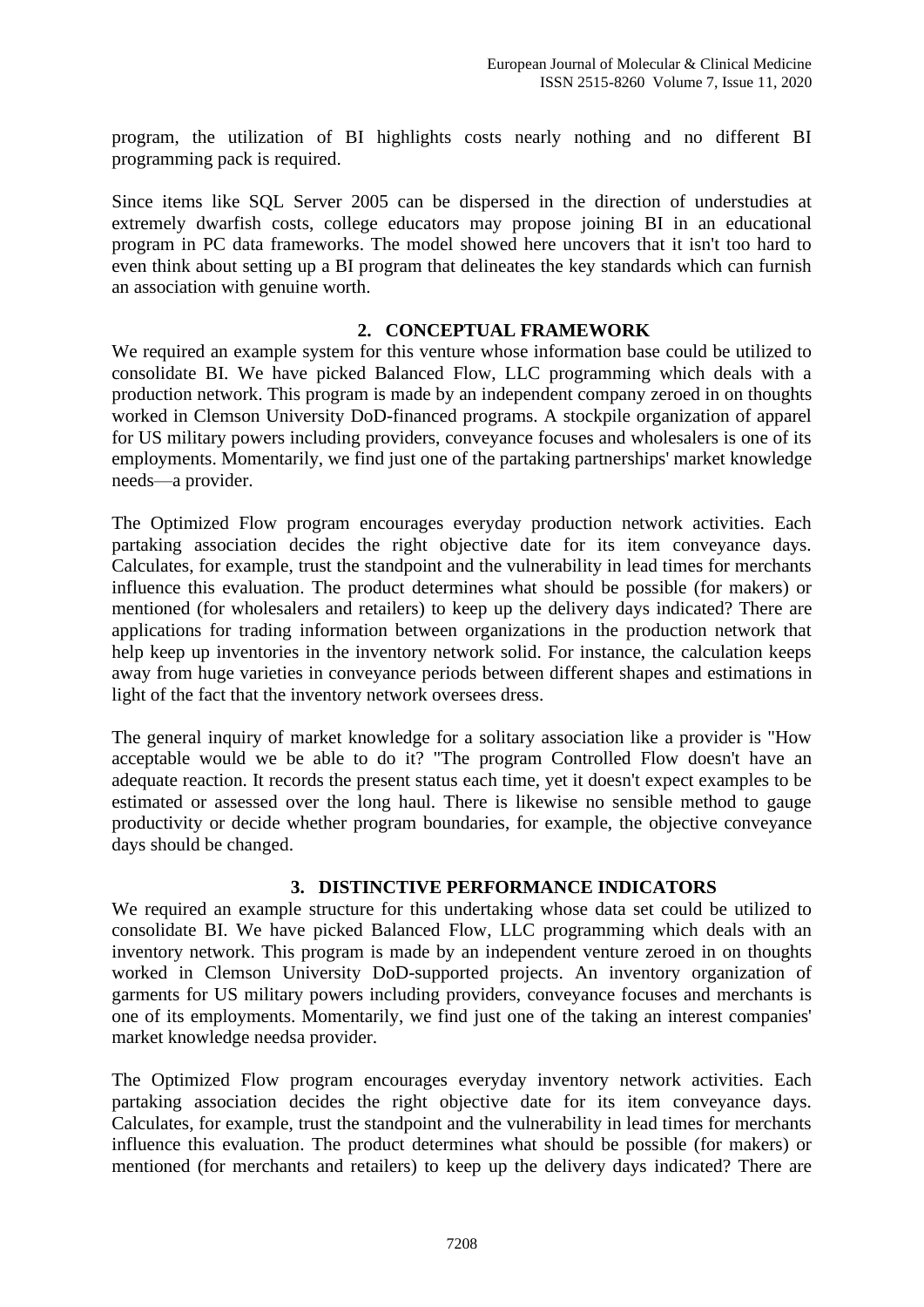applications for trading information between organizations in the inventory network that help keep up inventories in the store network sound. For instance, the calculation dodges huge varieties in conveyance periods between different shapes and estimations in light of the fact that the production network oversees garments.

The general inquiry of market knowledge for a solitary association like a provider is "How acceptable would we be able to do it? "The program Controlled Flow doesn't have an adequate reaction. It records the present status each time, however it doesn't expect examples to be estimated or assessed over the long run. There is additionally no sensible method to gauge productivity or decide whether program boundaries, for example, the objective conveyance days should be changed One of the difficulties of beginning is to choose what detail is significant and imperative to a choice. BI frameworks at the hierarchical level are answerable for get-together and recording the most basic estimations of the business, likewise called primary execution markers (KPIs).

On account of a provider in the inventory network, productivity measurements incorporate stock disappointment steps along with adjusting controls. Think about the conditions in Figure 1, showing stock blackouts and irregular characteristics, and Figure 2, showing no stock blackouts and a solid equilibrium. Within the numbers, the subordinate measure dull bars think about stock hand, the center light bars are working-in-measure, and the superior dim bars are conveyance arranges that have just been provided. The dark even line mirrors the volume of the objective stock, 30 days of conveyance. Figure 2 portrays a intense situation, however in Figure 1 a few articles are under nothing (raincheck) and the normal stature of a few bars is directly over the objective point, in spite of the fact that others are beneath the objective imprint.

We ought to have set up progress measurements along these lines. For stock misfortune, we may quantify the level of items with a stock disappointment. To adjust, we ought to measure the measure of items whose virtual available (real close by in addition to work-in - measure in addition to conveyance orders gave less due-outs) is inside those rates of the objective. For example, we may check the number of virtual items are up to 5% not exactly the objective, 10% not exactly the objective, and so on.



**Figure 1. Representation of Unbalance among SKUs**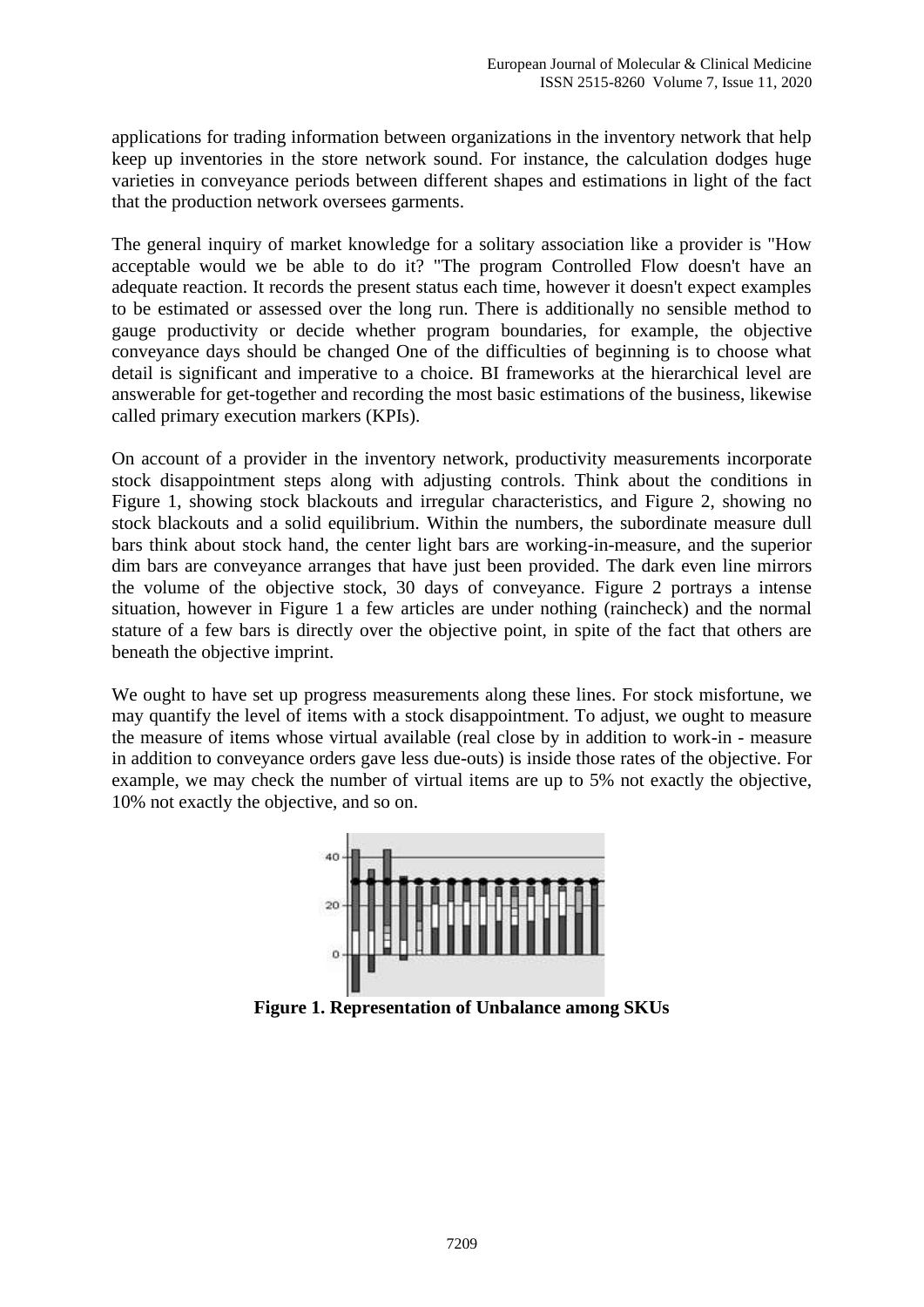

## **4. DATA STRUCTURE**

Since the inventory network the executive's frameworks of an association ordinarily focus on the hierarchical observing of creation chains, such frameworks' information bases are not fitting for business research, especially where the examination includes information from different information sources. To request to address the constraints of working frameworks, an association can gather information from its working frameworks and store it to an aggregate vault called an information distribution center worked to help BI.

We utilized an information distribution center for this task on the grounds that the essential data set was not designed to hold time-fluctuating information. I developed a registry for a few associations across the production network, regardless of whether we're considering a particular business here. We likewise followed a star pattern that is basic for information bases serving BI plans (Figure 3). There's a reality table in the middle, encircled by measurement tables. (So, such a framework is regularly alluded to as a snowflake.) In the present circumstance, the information table holds the organization's outline realities. In reality, it stores spellbinding subtleties on stock holding units (SKUs). The scale tables contain the accompanying: Time, Company, SupplyChain. The point of the star construction is to permit quick inquiries and examines that would be slower whenever added to the standardized information in the first design data set.

An exceptionally fundamental blueprint is satisfactory to support an assortment of significant BI applications. First off, a director Could ask to see the level of SKUs with a stock misfortune (PctSkuStockOut) briefly of time. The supervisor may even hope to see certain qualities throughout a given timeframe. Additionally, the administrator could see the level of SKUs underneath the characterized level of SKUs.

Objective sum (PctSkuVirtualOnhand 0 to5 PctBelowTgt), at or over a given time span. Utilizing questions this way, designs that call for the board intercession might be set up. They will likewise survey components of the store network 's achievement.

|    | Firm      |                   |        | Date               |
|----|-----------|-------------------|--------|--------------------|
| PK | Firm_I    | <b>Fact Table</b> | P<br>K | Date_I<br>$\bf{D}$ |
|    |           | PK,FK             |        |                    |
|    |           | Date_ID           |        |                    |
|    | Firm_Name | FK3<br>Firm_ID    |        | Year               |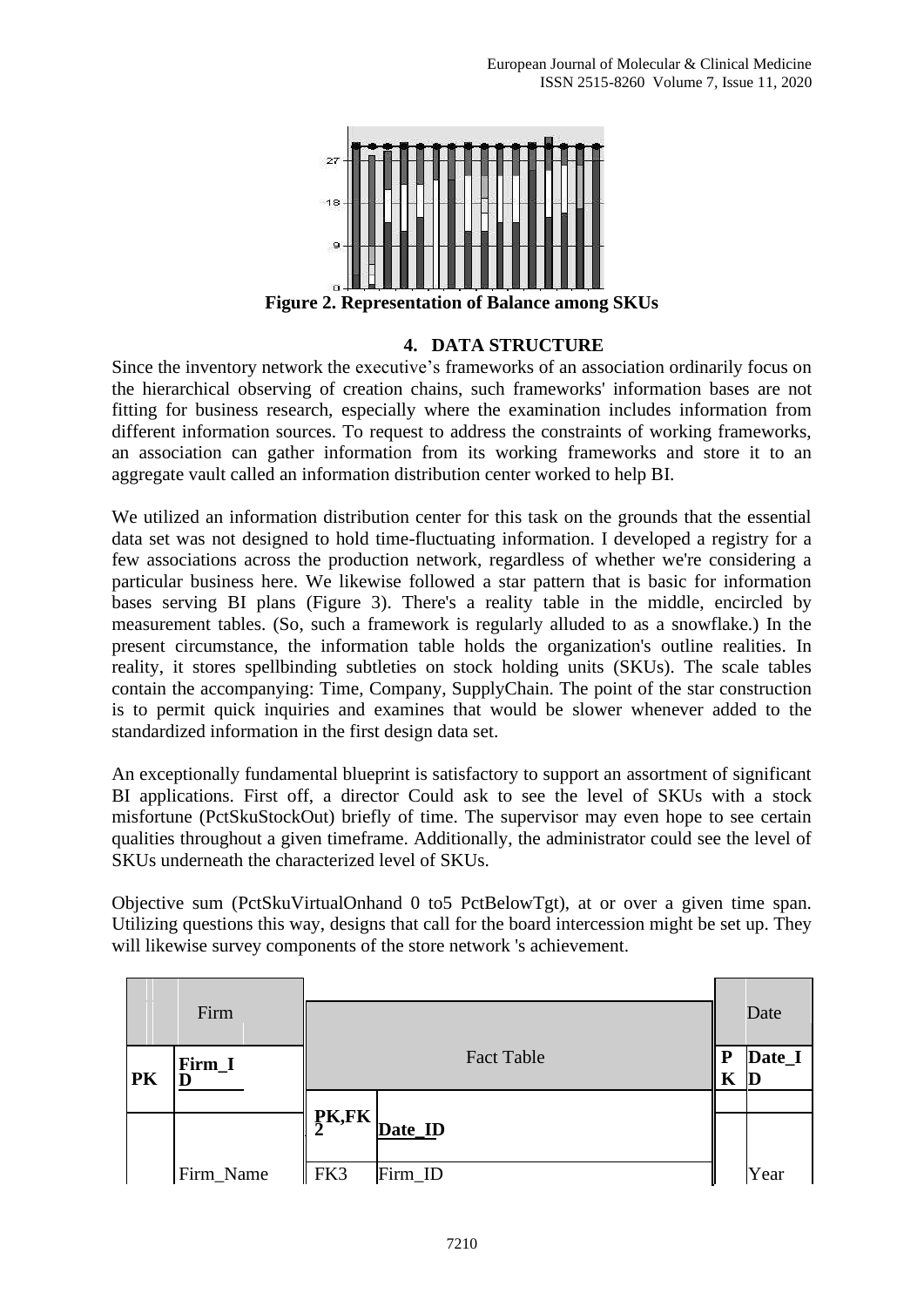

**Figure 3. Star Schema for Data Warehouse**

# **5. SYSTEM DEVELOPMENT**

We likewise utilized the most recent business knowledge abilities of Microsoft SQL Server 2005. To recover information from the underlying Supply Chain Management Framework also spot it in the Star Schema (Figure 3), we utilized SQL Server 2005 Integration Services, which can import, circulate and change information. The main stage is to graphically represent the extraction and preparing of information. We by then gathered a shape utilizing Analysis Services. A square is a star-shaped arrangement, which upholds findings.In the wake of interfacing with the information base, we constructed a perspective on the information source, which is very near our star-molded pattern. A wizard causes one to pick the tables that we are Interested in working together for you. Rather the 3D shape wizard allows us to characterize subtleties and estimations. For our situation, the fact of the matter is a segment (other than worldwide keys) of our primary table "Firm." The segment is a metric, for example, "Date" that might be utilized in the examination to characterize designs or to direct orders. The subtleties are regularly alluded to as controls. Measure classes of comparative measures can be indicated. The time component is an alternate one on the SQL Server. The Business Intelligence Wizard empowers this component to be depicted and associated with a diagram, the Date Chart, in this undertaking. SQL Server empowers principle execution pointers (KPIs) to be depicted by indicating for every one of four qualities:

Quality Language, Goal Speech, Position and Trend. All through our star composition, we have recognized a few related measures. SQL Server allows progressed examination of KPIs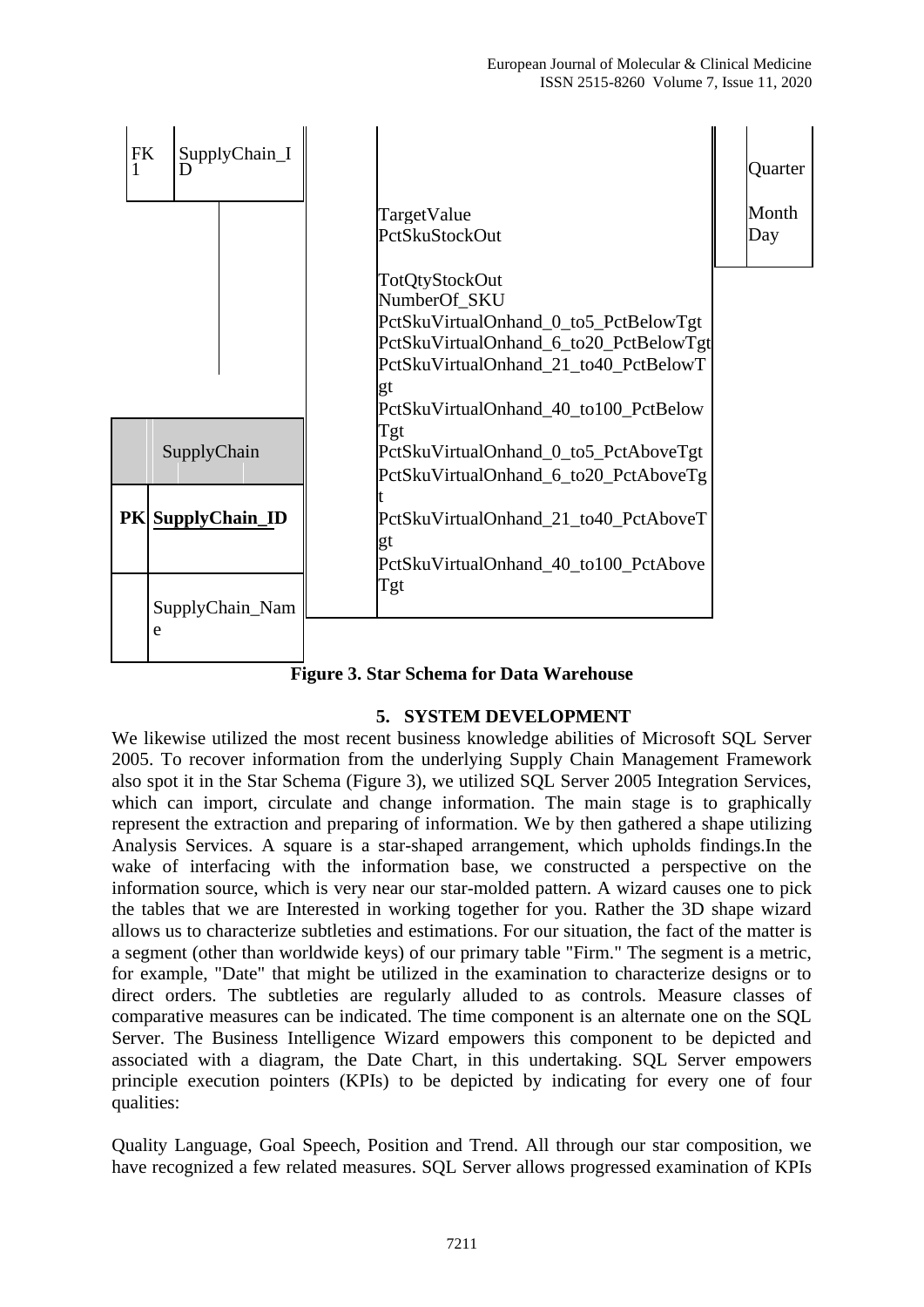in structures, for instance, "traffic signal." Every KPI, a report may show a traffic signal whose tone mirrors the state (where green methods well). At last, we use the Reporting Services Project, which is located in the Business Intelligence Development Studio, to create summary. The originator functions similar as the given by Microsoft Access, which is conventional to most data framework experts. Admittance to a report can be adjusted for explicit gatherings or clients by setting up thing level places that give various consents to various clients. Jobs characterize which thing level conduct and authorizations a local area of clients is permitted to take. It expects rights to screen the foundation of the data set, accounts, information sources, records and security.

#### **6. CONCLUSION**

The SQL Server BI assets are unquestionably adequate to address the issues of a few organizations. Indeed, they are adequate to help the administration of the store network. Since they are promptly open to understudies and are not testing to comprehend, they are ideal for understudies in data innovation courses. One of our issues was the nonattendance of away from on the abilities of business insight. In any case, this issue ought to be fixed until new books are accessible. On the off chance that the business or scholastic foundation actually has the SQL Server 2005, the negligible cost and the all-out intricacy of downloading and dominating the BI would be more prominent.

## **REFERENCES**

- 1. Bouthillier, F & Shearer, K.(2003). *AssessingCompetitive Intelligence Software: A Guide toEvaluating CI Technology*. Medford:Information Today Inc.
- 2. Choy, K.L., Lee, W.B., Lau, H., Dawei, L. & Lo, V. (2004). Design of an intelligent supplier relationship management system for new product development, *International Journal of ComputerIntegrated Manufacturing 17*(8), 692-715.
- 3. Fairchild, A. (2005). Intelligent matching: integrating efficiencies in the financial supplychain. *Supply Chain Management: AnInternational Journal 10*(4), 244-248.
- 4. Frates, J. & Sharp, S. (2005). Using businessintelligencetodiscovernewmarket.

opportunities. *Journal of CompetitiveIntelligence and Management 3*(2), 16-28.

- 5. Kelly S. (2000). Analytical CRM: The fusion of data and intelligence. *Interactive Marketing 1*(3), 262-267.
- 6. Malhotra, Y. (1998). Business process redesign: An overview. *IEEE Engineering ManagementReview 26*(3).
- 7. NucleusResearch, Inc. (2006). *The realROIfrom Cognos business intelligence.*  http://www.nucleusresearch.com/research/c61.pd f